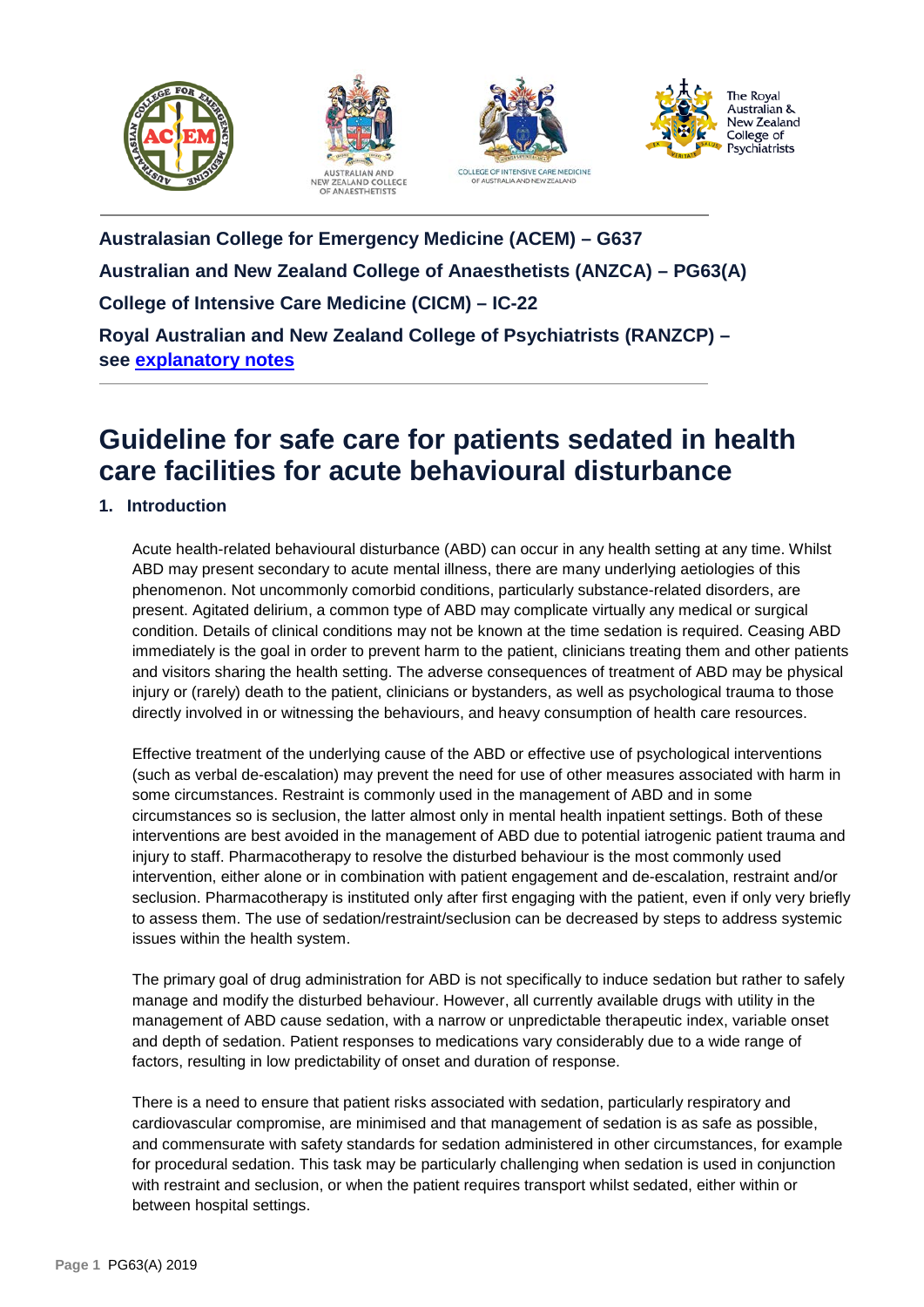The multidisciplinary management of such patients may involve a range of specialists including psychiatrists, emergency medicine physicians, intensive care physicians, anaesthetists, and other health professionals. The composition of such teams will be determined by guidance from the applicable college.

## **2. Purpose**

This document sets the minimum safety standards required in caring for patients with ABD where sedation is used to control the behaviour. The document describes standards applicable to the safe care associated with the initiation of sedation, and the safe monitoring of the sedated patient.

The Australian and New Zealand College of Anaesthetists (ANZCA) and all co-signing colleges/societies recognise that practitioners with diverse qualifications and training are administering a variety of medications to patients to manage ABD. This document addresses pertinent issues for all practitioners and facilities involved in such activities.

The aim of this guideline is to guide practitioners involved in the management of patients with ABD, with specific regard to safely managing the risks associated with the use of sedating pharmacotherapeutic agents in these challenging circumstances.

# **3. Scope**

This document is intended to apply wherever sedating agents are used in the management of ABD but excludes situations where sedation is used for diagnostic and interventional medical, dental and surgical procedures. It also excludes situations such as the longer-term management of patients in intensive care units and settings where long term management of behavioural disturbance includes regular administration of sedating pharmacotherapies.

The following guideline is not intended to serve as a protocol, prescriptive or otherwise, or recommendation of any particular technique for the initiation of sedation or the management of ABD leading up to sedation. The principles, however, should be considered where healthcare facilities develop their own specific protocols. Critical care professionals in environments such as the ED/ICU should refer also to any guidance developed by their medical college that is specific to their clinical context. Colleges themselves may write guidelines that elaborate or expand on this guideline. Fellows of those colleges should be guided by that guideline in conjunction with this document.

This document does not apply to acts of aggression or violence, occurring within health care settings by individuals without illness, which should be referred to security staff and police, in accordance with facility emergency procedures.

This document is not intended to apply to patients receiving sedation who do not have ABD. Standards for safe sedation for these patients are addressed within ANZCA professional document *PG09(G) Guideline on sedation and/or analgesia for diagnostic and interventional medical, dental or surgical procedures*.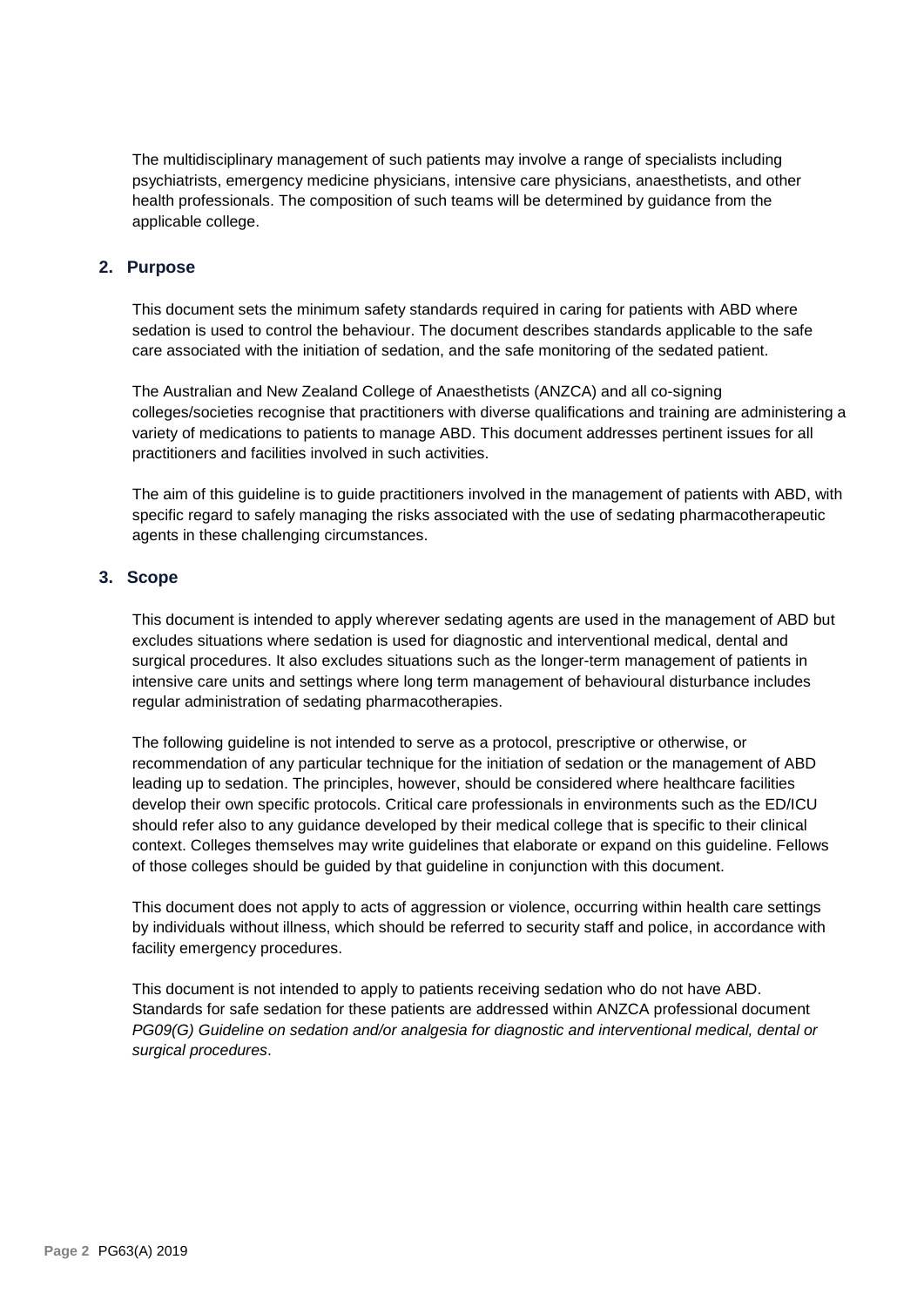# **4. Definitions**

- 4.1 **Behavioural disturbance** is defined as the combined physical actions made by an individual which are in excess of those considered contextually appropriate and are judged to have the potential to result in significant harm to the individual themselves, other individuals or property. Acute behavioural disturbance is characterised by a rapid onset and severe intensity. The aetiology is commonly a mental disorder, physical illness or intoxication with alcohol and/or other substances. Often the behaviour is considered not to be under the voluntary or legally competent control of the individual.
- 4.2 **Conscious sedation** is defined as a drug-induced depression of consciousness during which patients are able to respond purposefully to verbal commands or light tactile stimulation. Interventions to maintain a patent airway, spontaneous ventilation or cardiovascular function may, in exceptional situations, be required. Conscious sedation may be achieved by a wide variety of drugs.
- 4.3 **Deeper sedation** is characterised by depression of consciousness that can readily progress to the point where consciousness is lost and patients respond only to painful stimulation. It is associated with loss of the ability to maintain a patent airway, inadequate spontaneous ventilation and/or impaired cardiovascular function, and has similar risks to general anaesthesia, requiring an equivalent level of care.
- 4.4 **General anaesthesia** is a drug-induced state characterised by absence of purposeful response to any stimulus, loss of protective airway reflexes, depression of respiration and disturbance of cardiovascular reflexes. General anaesthesia is sometimes indicated during diagnostic or interventional medical or surgical procedures and requires the exclusive attention of an anaesthetist, or other trained and credentialed medical practitioner within his/her scope of practice.

Conscious sedation, deeper sedation and general anaesthesia form a continuum and both the latter may occur unintentionally in the context of use of sedation for ABD, due to the variable response of individuals to medications and the narrow therapeutic index of sedating agents.

The terms 'rapid tranquilisation' and 'chemical restraint' have been used historically, particularly within mental health settings, to describe the use of sedation for ABD. These terms are not considered useful in contemporary practice.

# **5. Principles**

5.1 Sedation poses risks that are directly related to the depth of sedation, including airway obstruction, as well as cardiovascular dysfunction. A variety of protocols have been suggested that include a wide range of drugs. However, none is perfect due to the unpredictable variability of drug effect and side effects. In the absence of predictability of response, even utilising protocols with the lowest reported risks, there will still be occasions when potentially life-threatening complications may arise.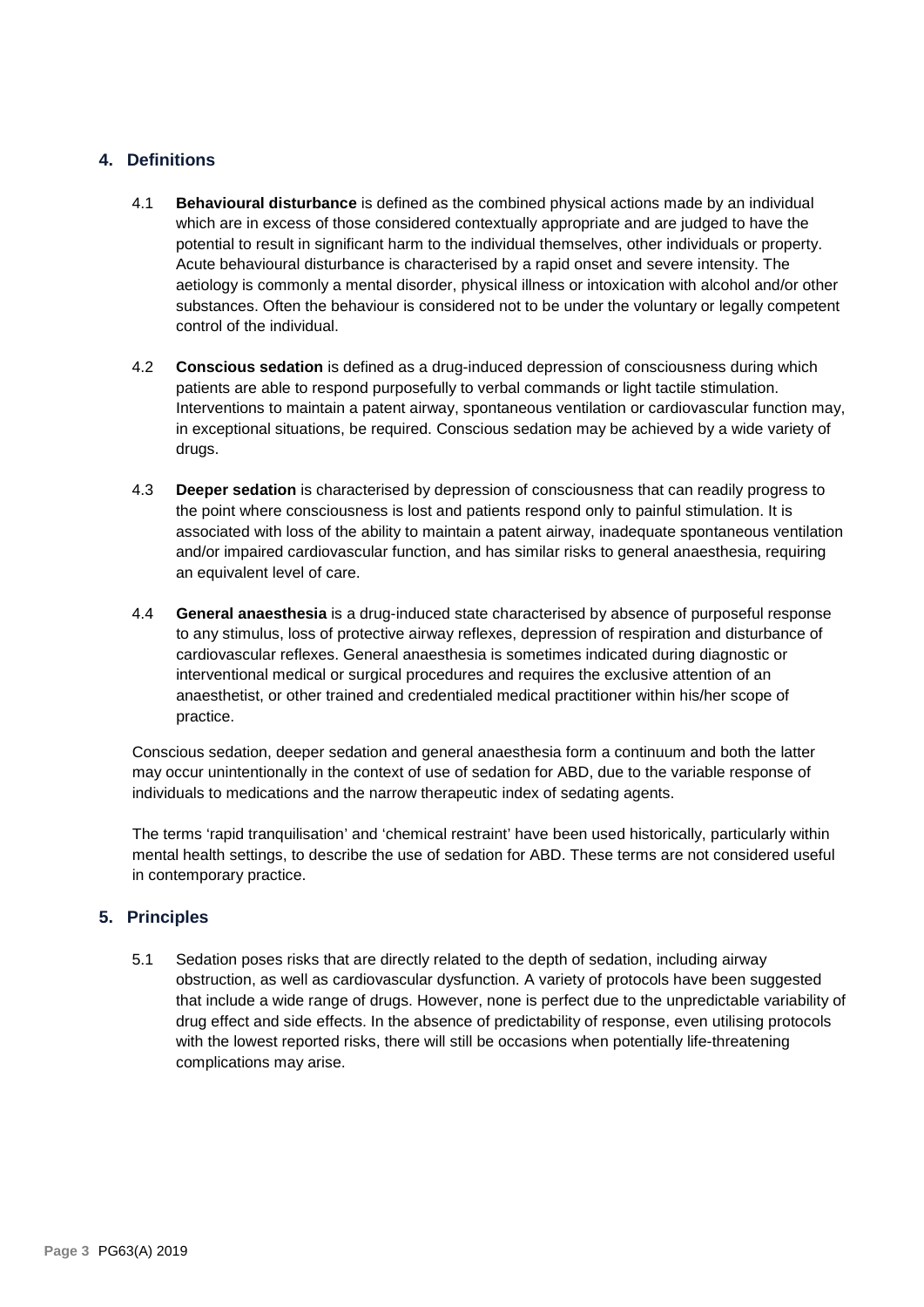- 5.2 Clinical observation and assessment by a vigilant practitioner is essential for safe patient care while patients are under the influence of sedative medications.
- 5.3 Monitoring of fundamental physiological variables during sedation is essential. Clinical judgment will determine how long this monitoring should be continued. Monitoring provides the earliest signs of deterioration. Use of pulse oximetry, for example, provides rapid detection of desaturation. However, it is recognised that the application of monitors may need to be delayed until patient co-operation is achieved. Monitoring equipment could be used for self-harm or as a weapon and consequently requires appropriate care. Nevertheless, these should be applied as soon as practicable.
- 5.4 Monitoring must always be used in conjunction with careful clinical observation by the practitioner, as there are circumstances in which equipment may not detect clinical deterioration.
- 5.5 Staffing must include trained practitioners with the ability to recognise and manage an obstructed airway and maintain oxygenation, ventilation and cardiovascular support if required. This is particularly important for patients during transport between locations.

In situations where sedation is required to mitigate the progression of low grade behavioural disturbance or for purposes of maintaining control with conscious sedation the medications may be administered prn by a health practitioner in accordance with the prescription and instructions of the supervising medical practitioner. In such cases there needs to be an engaged process that is ongoing between medical and nursing staff in relation to sedation. The use of observational charts with defined limits for observations are essential. The prescribing/supervising medical practitioner retains responsibility for patient care in these circumstances.

- 5.6 Facilities must provide suitable locations at which to safely perform sedation for ABD where demand is expected, such as mental health units and emergency departments. Resuscitation equipment that may be needed, including that necessary for airway management, and relevant training are also required.
- 5.7 The least harmful, least restrictive approach to ABD should be emphasised at all times. This includes communication, environment, and utilising oral medications where feasible, prior to restraint and IM/IV routes of administration.

# **6. Aims and risks of sedation for acute behavioural disturbance**

- 6.1 The aim of administering sedatives for ABD is not specifically to induce sedation per se but to deescalate to the point of being able to manage (not necessarily terminate) the disturbed behaviour. Reduction in psychological arousal or irritability may be the mechanism by which behaviour is modified. In order to achieve this aim, a range of sedation options may be required during any one episode of ABD. While reduced arousal with little or no sedation, or conscious sedation with small doses of drugs such as benzodiazepines or neuroleptics, are options for most patients and settings, other patients may require deeper levels of sedation, or in rare situations, general anaesthesia.
- 6.2 Practitioners who administer sedation should be aware that the transition from complete consciousness through the various depths of sedation to general anaesthesia is a continuum and not a set of discrete, well-defined stages. Progression through the stages can be rapid and unpredictable as the margin of safety of drugs used varies widely between. Therefore practitioners who administer drugs that alter the conscious state of a patient, and those who supervise recovery from sedation, must be prepared to manage the following potential risks:
	- 6.2.1 Depression of protective airway reflexes and airway obstruction.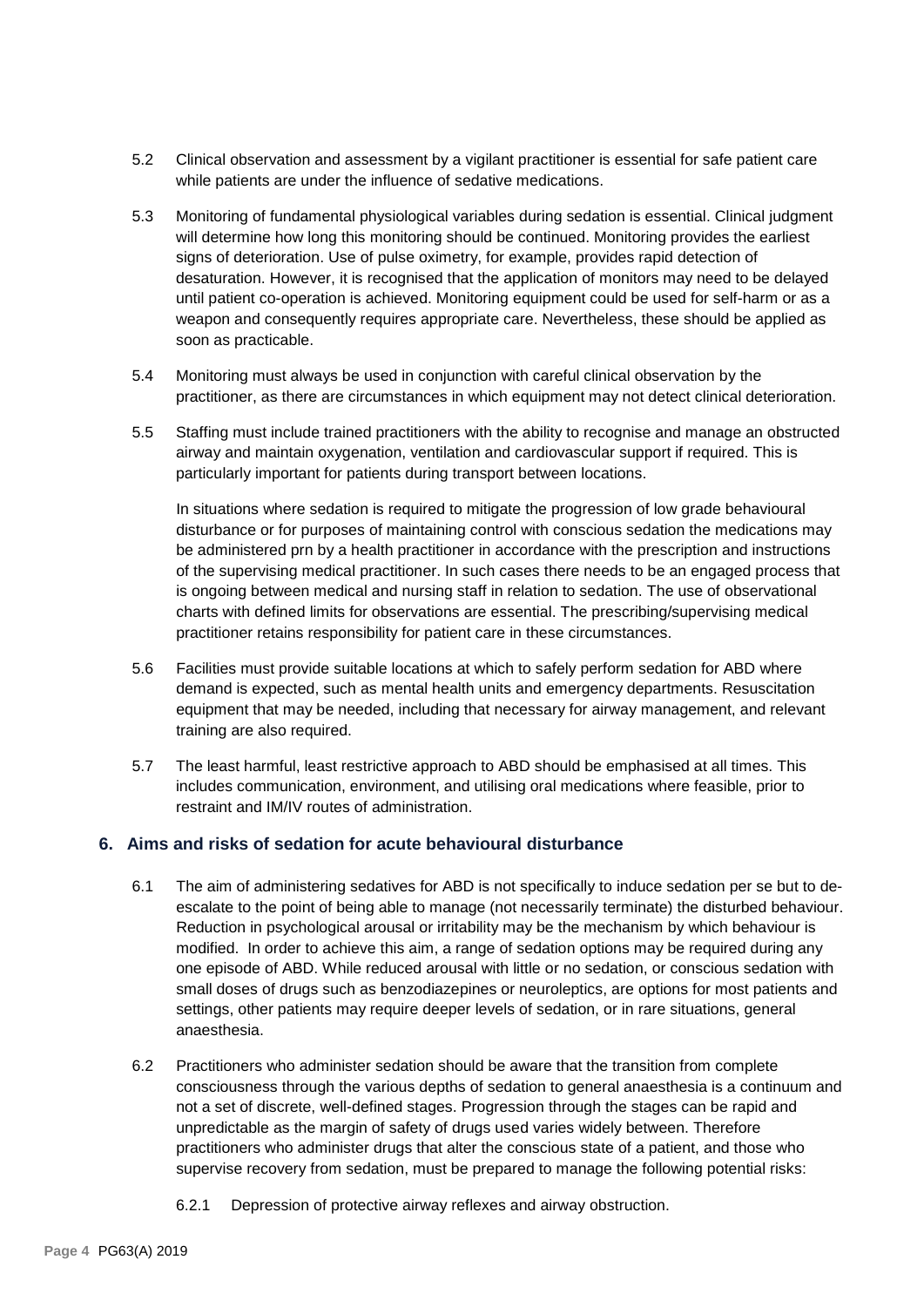- 6.2.2 Depression of ventilation.
- 6.2.3 Depression of the cardiovascular system.
- 6.2.4 Drug interactions or adverse reactions, including dystonia, seizures or more rarely anaphylaxis.
- 6.3 The prone position in this setting may be associated with risks of serious sequelae including depression of ventilation, asphyxia, and musculoskeletal injuries, and occasionally cardiac arrest of unknown aetiology resulting in death. Safe patient positioning once appropriate sedation has been achieved is important as is the release of restraint.

## **7. Patient consent**

Informed consent is rarely feasible in emergency presentations of ABD although in some cases advanced directives by the patient in regard to a preferred response for a recurrent condition may be known. Despite this, consideration should be given to explaining the process to the patient to minimise their distress.

If possible, informed consent for sedation for ABD should be obtained from the patient, or a person entitled to give consent on behalf of the patient, according to applicable legislation, although it is acknowledged that in many cases there will not be a person present who is entitled to consent. In such cases practitioners in Australia and New Zealand will be able to proceed via the doctrine of necessity.

#### **8. Patient assessment**

8.1 As far as possible, all patients should be assessed prior to sedation for ABD. If the patient is unable to provide a history, some information may be obtained from family or friends, ambulance officers, police, treating clinicians or the clinical file, amongst other sources.

In some cases the degree of behavioural disturbance may require urgent intervention and consequently preclude completion of a comprehensive assessment.

- 8.2 The assessment should aim to cover:
	- 8.2.1 Details of the current problem, co-existing and past medical and surgical history, past psychiatric and alcohol or other drug history, previous exposure to sedation and anaesthesia, current medications (including non-prescribed medications), allergies, fasting status, the presence of false, damaged or loose teeth, or other evidence of potential airway problems, and the patient's exercise tolerance or functional status.
	- 8.2.2 Examination of the airway, assessment of cardio-respiratory status, and other systems as indicated by the history, including that relevant to the current problem.
	- 8.2.3 Identifying patients at increased risk of cardiovascular, respiratory or airway compromise during sedation, with a view to anticipating the need to involve an anaesthetist or other airway and resuscitation trained and credentialed medical practitioner within his/her scope of practice. There should be a low threshold for seeking assistance in the elderly, those with severely limiting systemic disease, morbid obesity, obstructive sleep apnoea, known or suspected difficult endotracheal intubation, severe anaemia, the potential for aspiration of stomach contents (which may necessitate endotracheal intubation), previous adverse events due to sedation, analgesia or anaesthesia. (See Appendix 1 and ANZCA professional document *PG07(A) Guideline on pre-anaesthesia consultation and patient preparation*).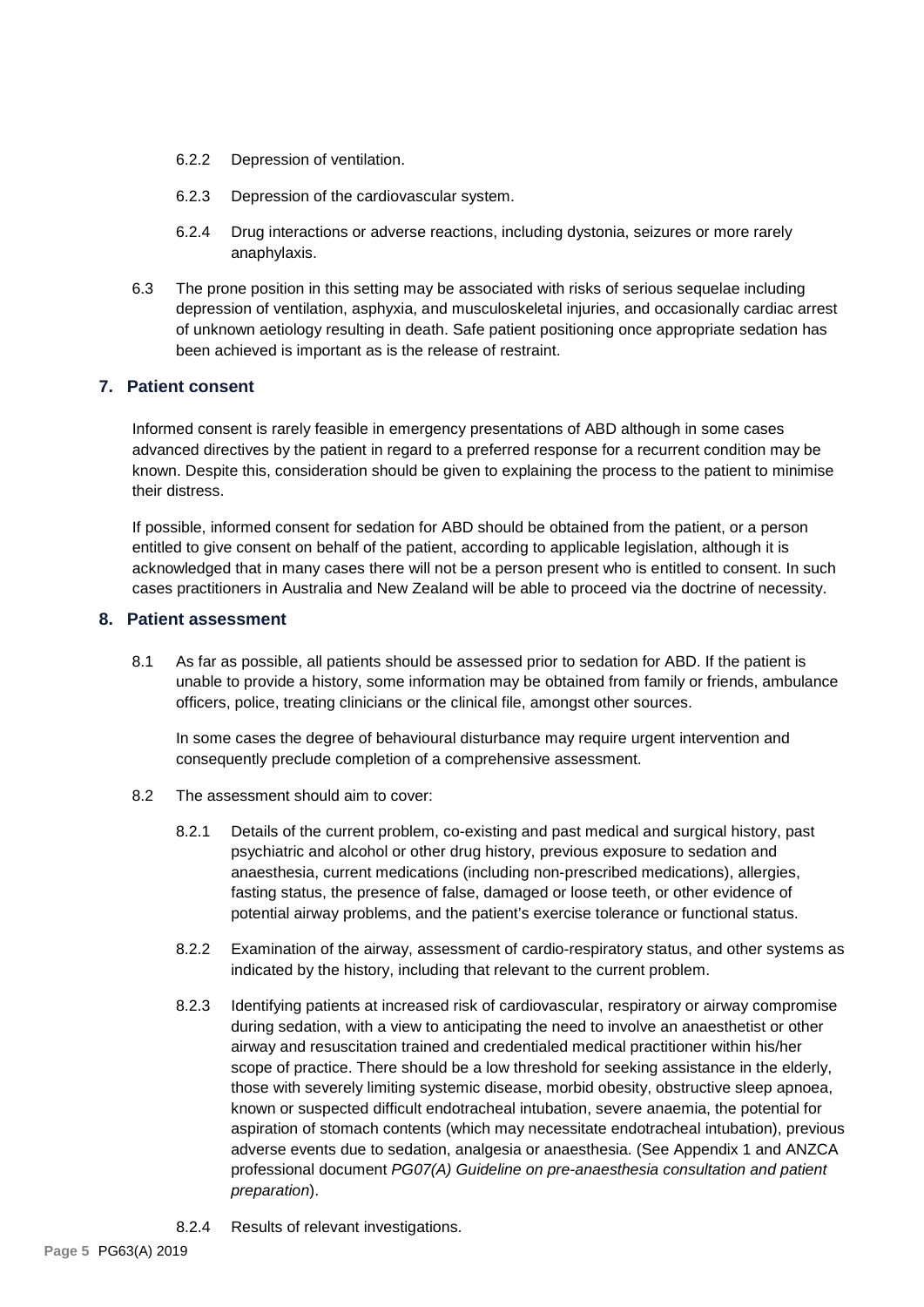# **9. Staffing**

- 9.1 There must be a minimum of three trained staff present for sedation of the patient with ABD. Commonly there are more than three staff present in such circumstances where restraint is required to contain behaviour and safely administer sedation (for example five-point restraint requires five people to restrain each of the patient's limbs and head). The minimum three staff are to include:
	- 9.1.1 Except in dire emergencies the medical practitioner prescribing or supervising the sedation must be skilled in cardiopulmonary resuscitation, airway management and advanced life support, relevant to the patient's age and condition.
	- 9.1.2 At least one nursing staff member who is current in CPR and who is competent to monitor the patient, and to provide assistance to the medical practitioner administering the sedation.
	- 9.1.3 At least one additional trained staff member to assist as required with disturbed behaviour occurring during sedation. Escalating behaviour or deterioration of condition requires a rapid response.

If the staffing is not practical then the facility should have a clear protocol for safe management, recognising the expected minimum standard, and escalation processes.

- 9.2 The assistant to the practitioner administering intravenous sedation must be exclusively available to that practitioner at induction of and emergence from sedation, and during the titration of sedation as required. In circumstances when effectiveness of titration of sedation is inadequate and increasing doses are required, deep sedation or general anaesthesia is more likely to occur as an unintended consequence. In such circumstances, which may require endotracheal intubation, a person to specifically assist the anaesthetist, or other airway and resuscitation trained and credentialed medical practitioner within his/her scope of practice, is required throughout the procedure (see ANZCA professional document *PS08(A) Position statement on the assistant for the anaesthetist*).
- 9.3 The practitioner administering or supervising the sedation requires sufficient training to be able to:
	- 9.3.1 Understand the actions of the drugs being administered, and modify the technique according to individual patient needs as well as their concurrent drug therapy or disease processes.
	- 9.3.2 Monitor the patient's level of consciousness and cardiorespiratory status.
	- 9.3.3 Detect and appropriately manage any complications arising from sedation.
- 9.4 If loss of consciousness, airway obstruction or cardiorespiratory insufficiency occurs at any time, all airway and resuscitation trained staff must continue to treat and monitor the patient until recovery, or until such time as any acute airway or resuscitation issues have been resolved.

#### **10. Facilities and equipment**

The administration of sedation must be performed in a location which is of adequate size, and is staffed and equipped to deal with a cardiopulmonary emergency. The facilities and equipment must be sufficient to accommodate the range of ages and co-morbidities of presenting patients such that basic life support can be administered until more specialised help, equipment and drugs become available.

At a minimum this must include: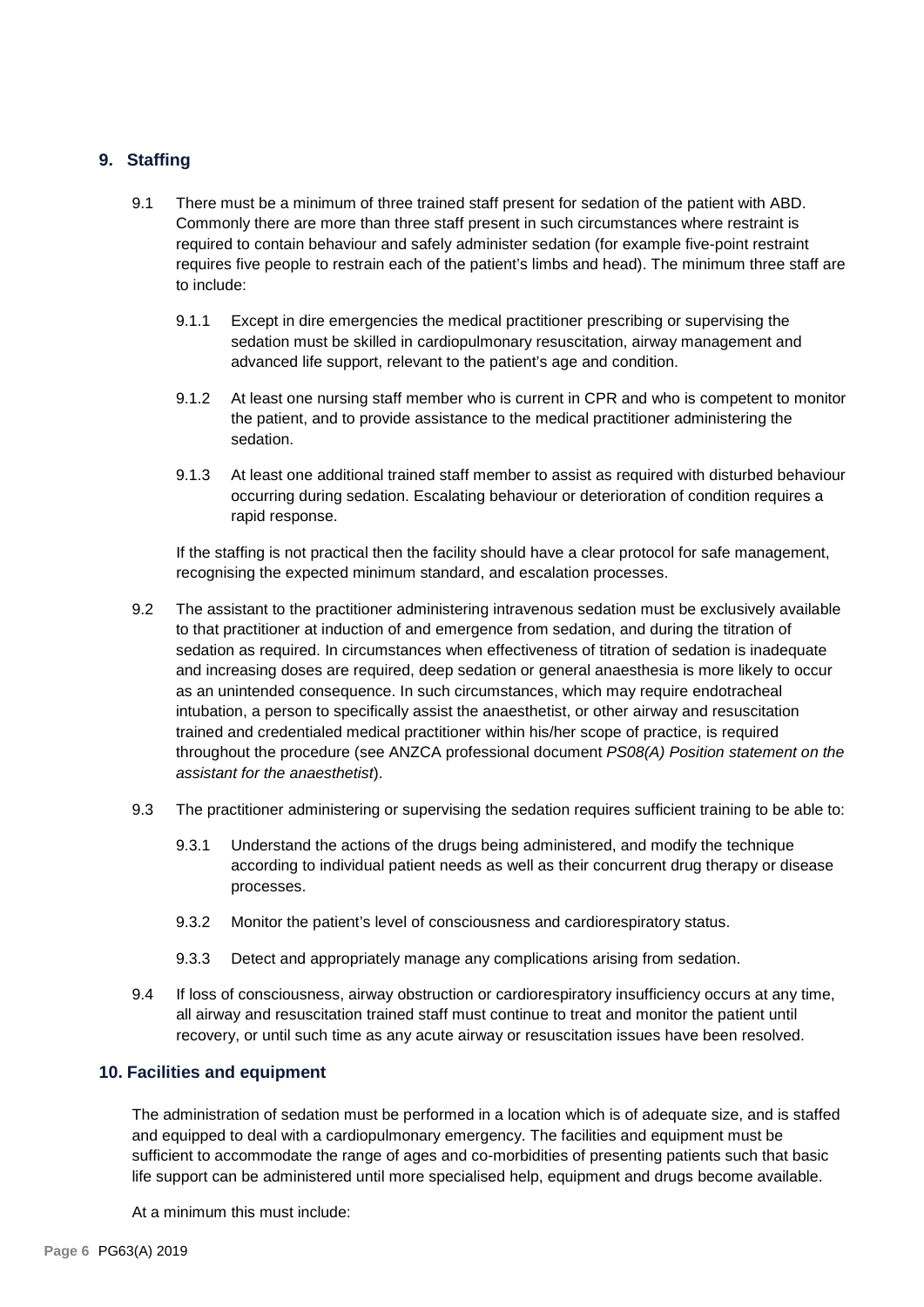- 10.1 Adequate room to perform resuscitation should this prove necessary.
- 10.2 Sufficient lighting to aid with assessment of patient colour.
- 10.3 An adequate suction source, catheters and sucker.
- 10.4 A supply of oxygen and suitable devices for the administration of oxygen to a spontaneously breathing patient.
- 10.5 A means of inflating the lungs with oxygen (for example, a self-inflating bag and mask) together with ready access to a range of equipment for advanced airway management (for example, masks, oropharyngeal airways, laryngeal mask airways, laryngoscopes, endotracheal tubes).
- 10.6 Drugs for cardiopulmonary resuscitation and a range of intravenous equipment and fluids (see Appendix 2).
- 10.7 A pulse oximeter.
- 10.8 A sphygmomanometer or other device for measuring blood pressure.
- 10.9 Ready access to an electrocardiograph (ECG) and a defibrillator.
- 10.10 A means of summoning emergency assistance.
- 10.11 Within the facility there should be access to devices for monitoring end-tidal carbon dioxide.
- 10.12 Adequate access throughout the facility to allow the patient to be transported easily and safely.
- 10.13 A clinical emergency response plan to manage potential clinical deterioration.

(See ANZCA professional documents *PS55(A) Position statement on minimum facilities for safe administration of anaesthesia in operating suites and other anaesthetising locations* and *PG15(POM) Guideline for the perioperative care of patients selected for day stay procedures*).

Ideally venous access should be obtained prior to deep sedation, however, if it is not safe to insert an IV, one should be inserted as soon as safe and practical. Intravenous access may be unnecessary in patients during conscious sedation; however, at any stage where this level of sedation is exceeded reliable venous access should be acquired. As most complications of sedation are cardiorespiratory, doses of sedative drugs should be kept to the minimum required to achieve control of the ABD, particularly for those patients at increased risk.

#### **11. Monitoring equipment**

In general, monitoring equipment aids the clinical assessment of a patient and the following equipment should be available for use. The equipment should be used as clinically indicated and attached as soon as is practicable, given the level of agitation or cooperation of the patient.

- 11.1 Pulse oximeter Pulse oximetry provides evidence of the level of oxygen saturation of the haemoglobin in arterial blood at the site of application of the probe, and also indicates arterial pulsation. A pulse oximeter must be available, and applied as soon as practical, given the patient's clinical state, and in use for every patient undergoing sedation. When this particular monitor is in use, the variable pulse tone as well as the low threshold alarm must be set and audible to the practitioner responsible for monitoring the patient.
- 11.2 Electrocardiograph (ECG) Equipment to monitor and continually display the electrocardiograph must be available for every sedated patient.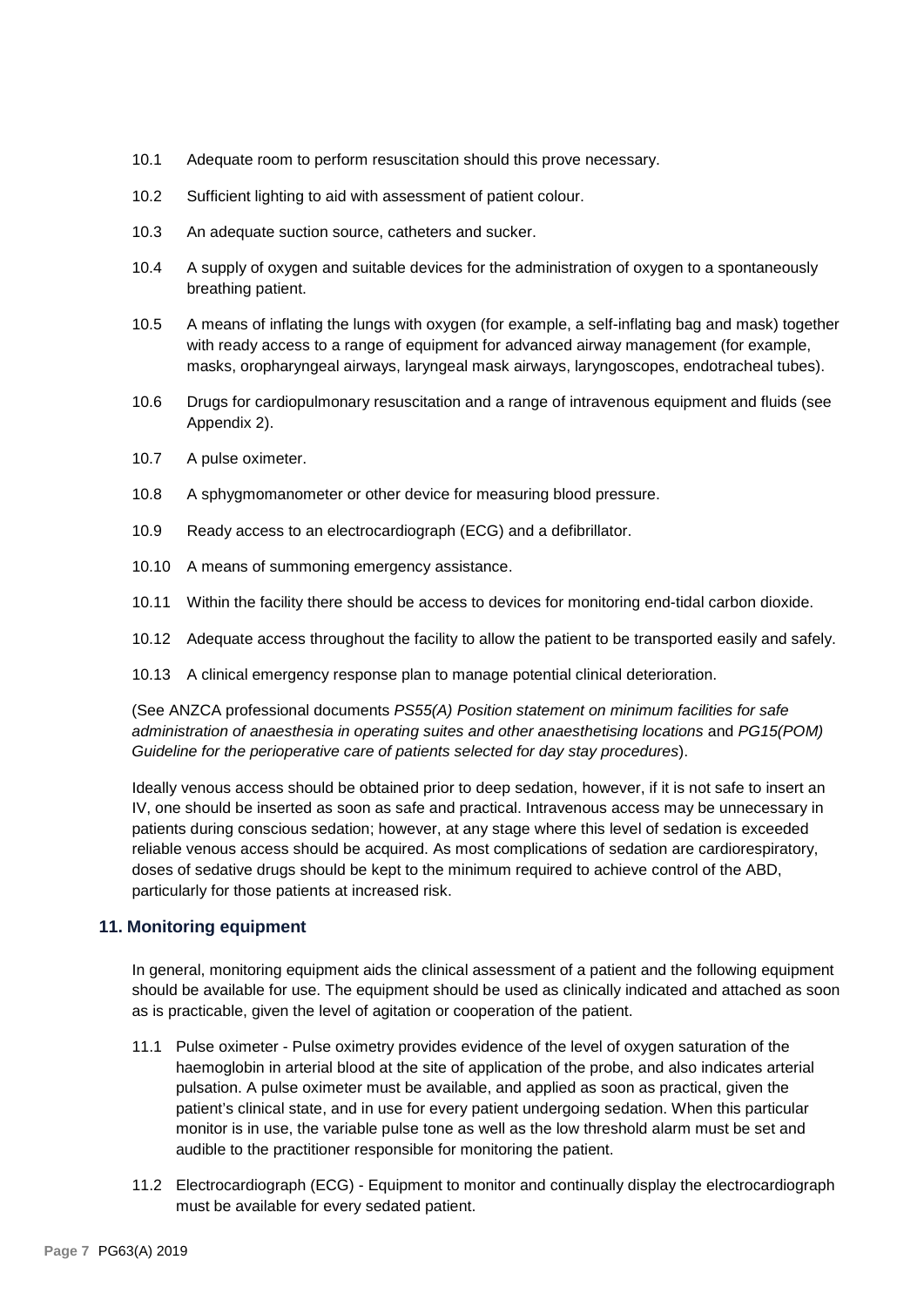11.3 Intermittent non-invasive blood pressure monitor - Equipment to provide intermittent non-invasive blood pressure monitoring must be available for every patient undergoing sedation; whenever such monitors are applied blood pressure must be measured and recorded at intervals as indicated in 12.1.1 below. A variety of cuff sizes must be available.

#### **12. Monitoring technique**

- 12.1 In all patients there must be regular monitoring and recording of pulse rate, oxygen saturation and blood pressure throughout the titration of sedation. Monitoring prior to commencement of sedation may not be practical in some patients (for example, small children, patients with intellectual disabilities).
- 12.2 The monitoring of patients undergoing sedation includes regular assessment and recording. The following are critical and should commence at the outset:
	- 12.2.1 Circulation by detection of the arterial pulse and supplemented by measurement of blood pressure. The intervals between recordings of this data will depend on clinical circumstances and the stability of the patient.
	- 12.2.2 Ventilation must be monitored continually by direct observation and supplemented by capnography as soon as clinically indicated.
	- 12.2.3 Oxygenation in conjunction with clinical observation of the patient. Adequate lighting must be available to aid with assessment of patient colour.

Where there is extension of sedation either in duration or depth the following monitoring should be included:

- 12.2.4 Consciousness use of sedation scales is recommended.
- 12.2.5 Extrapyramidal side effects.
- 12.2.6 Mental state.
- 12.2.7 Urinary output to detect urinary retention.
- 12.2.8 Hydration.
- 12.2.9 Pressure care.
- 12.2.10 Venous Thromboembolism (VTE) prophylaxis consideration.
- 12.3 Monitoring of the depth of sedation, typically by assessing the patient's response to verbal commands or stimulation must be routine. Use of a tool such as the sedation assessment tool (SAT) [http://www.ozemedicine.com/wiki/doku.php?id=sedation\\_sat](http://www.ozemedicine.com/wiki/doku.php?id=sedation_sat) or the Richmond Agitation Sedation Scale (RASS) <https://www.ncbi.nlm.nih.gov/pmc/articles/PMC5080705/> may be helpful (refer Appendix 3). Monitoring of verbal response may be difficult in some patients (for example, small children, and patients from culturally and linguistically diverse backgrounds). Loss of patient response to stimulation or verbal commands indicates that loss of airway reflexes, and respiratory and/or cardiovascular depression are likely, and sedation should be lightened. Where this is clinically not indicated a trained and credentialled practitioner within their scope of practice must be in attendance to manage the airway and cardiorespiratory depression.
	- 12.4 Oxygenation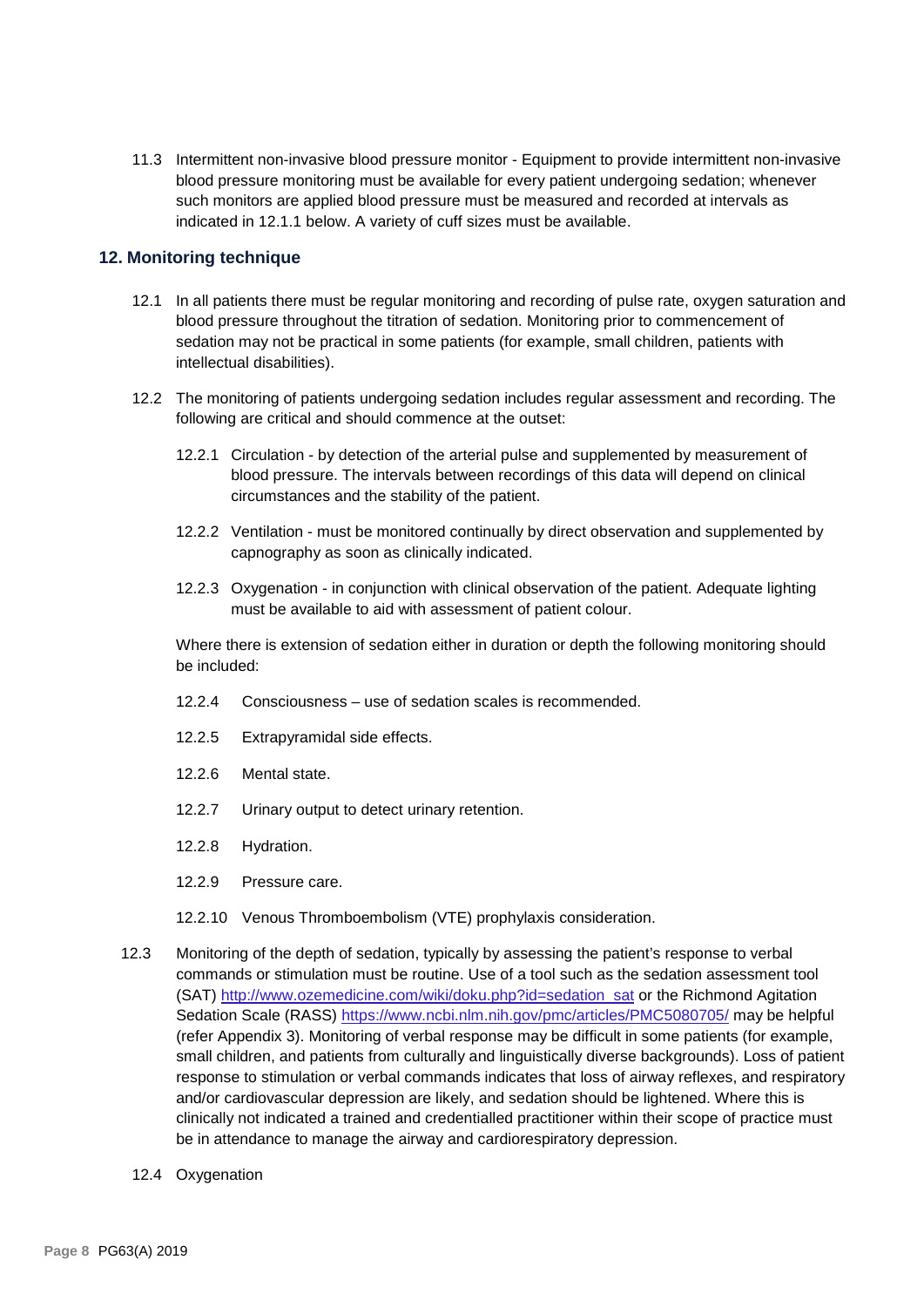- 12.4.1 Patients undergoing sedation for ABD at risk of airway or cardiovascular compromise must be monitored continuously with pulse oximetry and this equipment must alarm when predetermined limits are transgressed.
- 12.4.2 Hypoxaemia may occur during sedation for ABD without oxygen supplementation. Oxygen administration diminishes the likelihood of hypoxaemia during sedation, and should be considered and available for use in all patients for the duration of the period of sedation. Oxygen administration prior to commencement of sedation is unlikely to be indicated or feasible for most patients with ABD, and may not be practical in some patients (for example, small children) or during conscious sedation if the patient remains uncooperative.
- 12.4.3 Pulse oximetry enables the degree of tissue oxygenation to be monitored and should be used in all patients during sedation if practicable, particularly if deep sedation has occurred. If hypoxaemia is detected staff should devote their whole attention to correcting this and considering the underlying causes until the hypoxaemia is corrected.
- 12.5 According to the clinical status of the patient, other monitors, such as ECG or capnography, may be required (see ANZCA professional document *PG18(A) Guideline on monitoring during anaesthesia*).

#### **13. Medications**

- 13.1 Sedation may be administered by a number of different routes, including oral, intramuscular and intravenous. Rates of absorption will differ markedly between these various routes of administration, and practitioners must be aware of these differences particularly when using a less familiar route to administer the sedation.
- 13.2 A variety of drugs and techniques are available for sedation. Due to potential synergism between such drugs, even small doses of these drugs may result in loss of consciousness in some patients. Special care is required when recent substance use has occurred or is suspected, or the aetiology of the ABD has not been diagnosed.
- 13.3 Normally intravenous agents used for sedation or ABD must be used only by a medical practitioner trained in their use because of the risk of unintentional loss of consciousness, and only when a second clinician with appropriate training in the management of the sedated patient is also present for the duration of the index episode.

In cases where the behavioural disturbance precludes the ability to safely gain IV access alternative parenteral routes of administration may be considered as a first line.

#### **14. Documentation**

The clinical record should include the names of staff performing sedation with documentation of the history, examination and investigation findings, as applicable. A written record of the dosages of drugs and the timing of their administration must be kept as a part of the patient's records. Such entries should be made as near to the time of administration of the drugs as possible. This record should also note the regular readings from the monitored variables, including those in the recovery phase, details of any major resuscitation or rescue interventions, complications, etc., and should contain other information as indicated in ANZCA professional document *PG06(A) Guideline on the anaesthesia record (*previously *The Anaesthesia Record. Recommendations on the Recording of an Episode of Anaesthesia Care)*.

Accurate and timely recording of information should include:

14.1 Consent from patient or carer if practicable and/or applicable.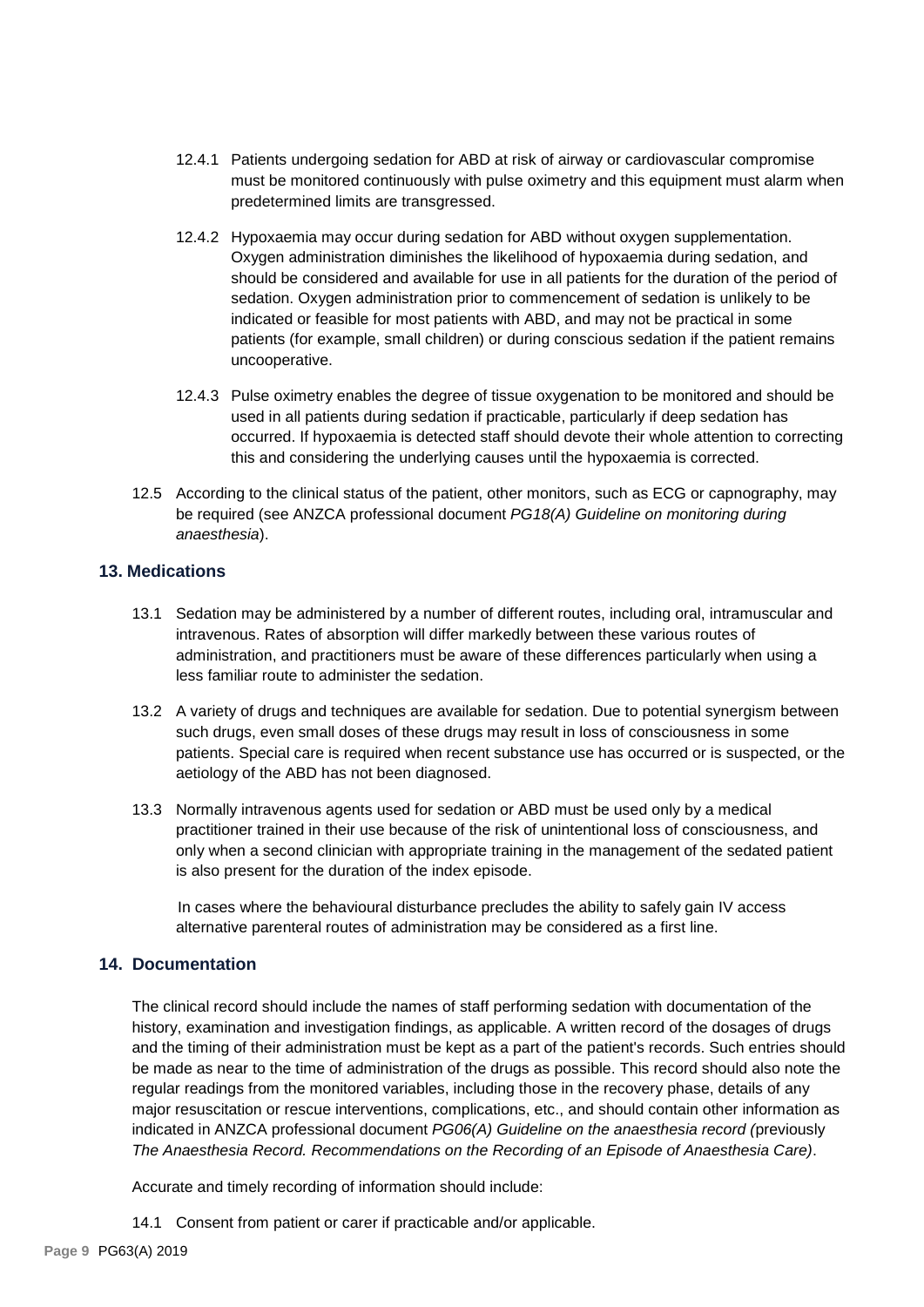- 14.2 Indication for sedation.
- 14.3 Relevant history and past history, including medications.
- 14.4 Results of physical examination.
- 14.5 Medications administered both dosage and time.
- 14.6 Response to medications administered.
- 14.7 Recording of the physiological variables.

#### **15. Recovery and discharge**

- 15.1 Recovery should take place under supervision in a properly equipped and staffed area, which may be the area where the procedure was performed (see ANZCA professional document *PS04(A) Position statement on the post-anaesthesia care unit* as indicative).
- 15.2 If a suitably equipped area is not available where the sedation is unavoidable then there must be adequate and safe patient transfer facilities available.
- 15.3 Some patients requiring sedation for ABD do not require further hospital admission, for example following resolution of stimulant intoxication. Discharge of the patient should be authorised by the practitioner who administered the drugs, or another qualified practitioner with the relevant scope of practice. The patient should be discharged into the care of a responsible adult to whom written instructions should be given, including advice about eating and drinking and resumption of normal activities, as well as about making legally binding decisions, driving, or operating machinery.
- 15.4 A system should be in place to enable safe transfer of the patient to appropriate medical care should the need arise.
- 15.5 Processes should be in place for debriefing the patient after they have recovered from the episode of ABD.

#### **16. Training in sedation for acute behavioural disturbance for medical practitioners**

- 16.1 Those medical practitioners in roles that require provision of sedation for ABD must be trained and working within their scope of practice. They should be encouraged to participate in a process of in-training and competency assessment, including as a minimum, basic life support, as well as a crisis resource management simulation centre course, relevant to scope of practice.
- 16.2 There are non-anaesthetist medical practitioners who have had many years' experience in sedation of ABD, yet may not have had a period of formal supervised training as described. Such longstanding clinical experience may be deemed adequate but not extending to deep sedation and general anaesthesia.
- 16.3 Credentialling, training and clinical support of such medical practitioners should be achieved by close cooperation with nominated psychiatrists, emergency physicians, anaesthetists or intensivists. For remote or rural practitioners the credentialling, training and clinical support should be achieved in collaboration with psychiatrists, emergency physicians, anaesthetists or intensivists in a major centre, particularly when intravenous or intramuscular sedation is practiced in the rural or remote setting (see *PS02(A) Position statement on credentialling and defining the scope of clinical practice in anaesthesia*).
- 16.4 Regular certification in cardiopulmonary resuscitation relevant to the clinician's practice, and evidence of relevant continuing professional development, are required for credentialling.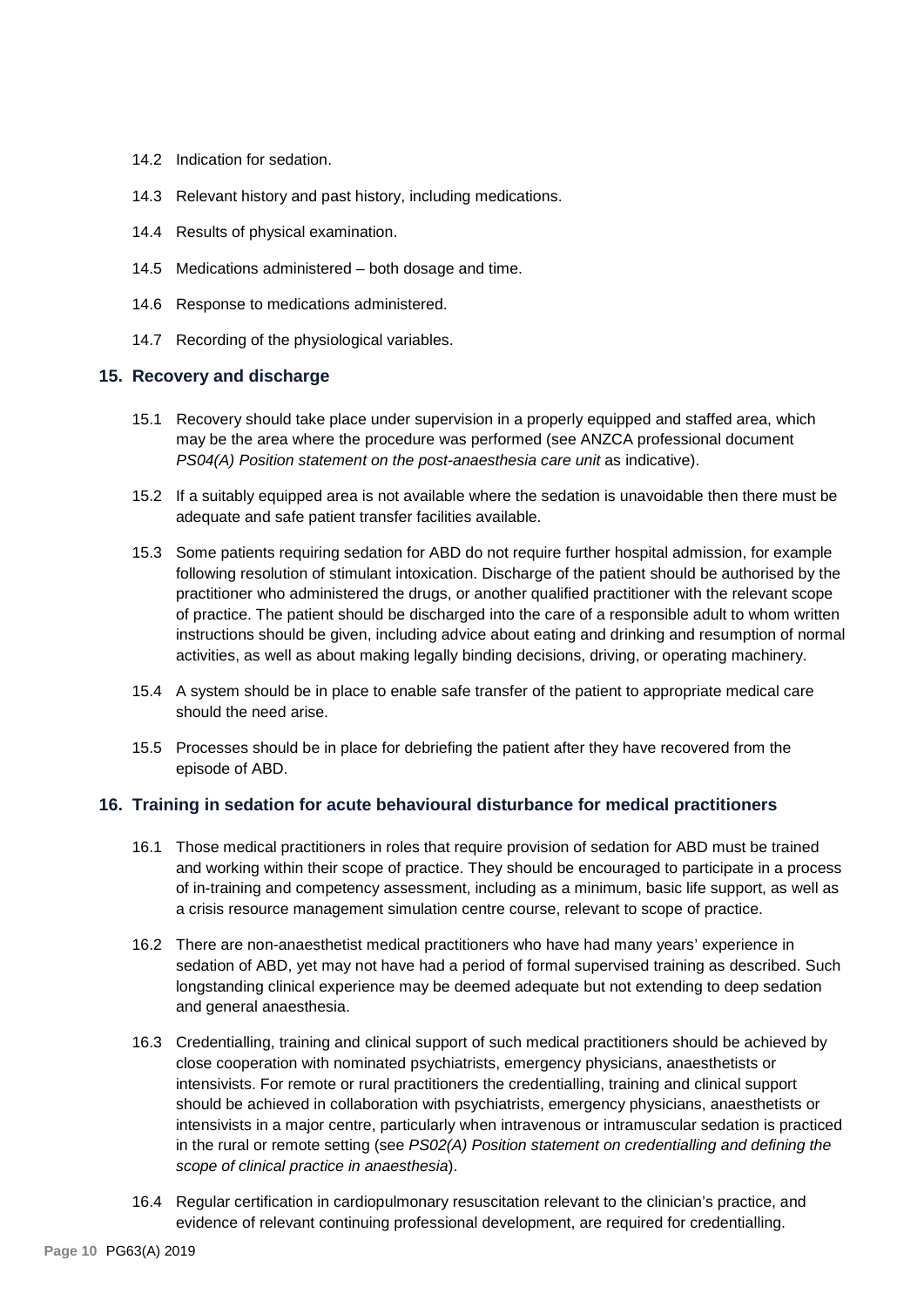16.5 Healthcare facilities are responsible for establishing the scope of practice and credentialling of practitioners administering sedation. Institutions must ensure that such practitioners are trained, and that their scope of practice remains valid with relevant ongoing professional development.

# **17. Audit**

- 17.1 Practitioners carrying out sedation for ABD should be subject to regular and effective audit of sedation administration in compliance with local jurisdictional requirements.
- 17.2 Each unit where sedation services are provided must have an established system for audit of outcomes related to sedation, and include these audited outcomes, and any complications, in quality assurance and peer review processes. Local audit results should inform ongoing training, education and support of all team members involved in the care of patients who receive sedation.
- 17.3 Practitioners who administer sedation must be aware of their jurisdictional requirements to report morbidity and mortality related to sedation. These requirements are particularly important where an intended sedation episode has inadvertently resulted in deep sedation or general anaesthesia, with an adverse outcome.

## **Related ANZCA documents**

PS02(A) Position statement on credentialling and defining the scope of clinical practice in anaesthesia

- PS04(A) Position statement on the post-anaesthesia care unit
- PG06(A) Guideline on the anaesthesia record
- PG07(A) Guideline on pre-anaesthesia consultation and patient preparation
- PS08(A) Position statement on the assistant for the anaesthetist
- PG09(G) Guideline on sedation and/or analgesia for diagnostic and interventional medical, dental or surgical procedures
- PG15(POM) Guideline for the perioperative care of patients selected for day stay procedures
- PG18(A) Guideline on monitoring during anaesthesia
- PS26(A) Position statement on informed consent for anaesthesia or sedation
- PS55(A) Position statement on minimum facilities for safe administration of anaesthesia in operating suites and other anaesthetising locations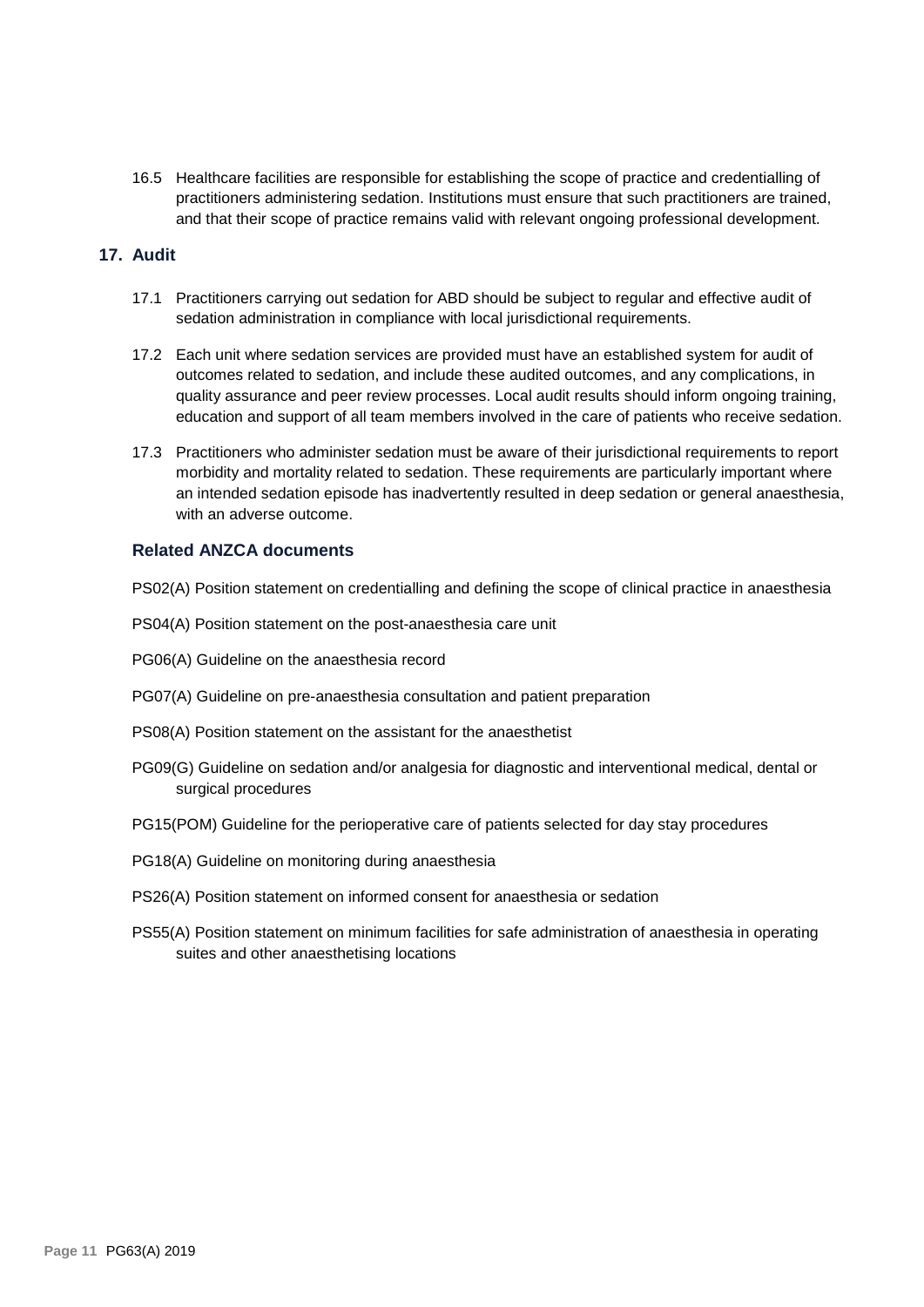## **Further reading**

The following references provide evidence to support the recommendations made in this document:

American College of Radiology (ACR) and the Society of Interventional Radiology (SIR). ACR-SIR practice parameter for sedation/analgesia. Reston (VA): American College of Radiology, 2015. 10 p. Available from: [https://www.acr.org/-/media/ACR/Files/Practice-Parameters/Sed-](https://www.acr.org/-/media/ACR/Files/Practice-Parameters/Sed-Analgesia.pdf)[Analgesia.pdf](https://www.acr.org/-/media/ACR/Files/Practice-Parameters/Sed-Analgesia.pdf)

American Society of Anesthesiologists. Statement on granting privileges for administration of moderate sedation to practitioners who are not anaesthesia professionals. Schaumburg (IL): American Society of Anesthesiologists, 2016. 10 p. Available from: [http://www.asahq.org/~/media/Sites/ASAHQ/Files/Public/Resources/standards](http://www.asahq.org/%7E/media/Sites/ASAHQ/Files/Public/Resources/standards-guidelines/statement-on-granting-privileges-for-administration-of-moderate-sedation-to-practitioners.pdf)[guidelines/statement-on-granting-privileges-for-administration-of-moderate-sedation-to](http://www.asahq.org/%7E/media/Sites/ASAHQ/Files/Public/Resources/standards-guidelines/statement-on-granting-privileges-for-administration-of-moderate-sedation-to-practitioners.pdf)[practitioners.pdf](http://www.asahq.org/%7E/media/Sites/ASAHQ/Files/Public/Resources/standards-guidelines/statement-on-granting-privileges-for-administration-of-moderate-sedation-to-practitioners.pdf)

American Society of Anesthesiologists Task Force on Sedation and Analgesia by Non-Anesthesiologists. Practice guidelines for sedation and analgesia by non-anesthesiologists. Anesthesiology. 2002;96(4):1004-17.

Cravero JP, Blike GT. Review of pediatric sedation. Anesth Analg. 2004;99(5):1355-64.

Dental Board of Australia. Registration standard for endorsement in relation to conscious sedation. Melbourne: Dental Board of Australia, 2010. Available from: <https://www.dentalboard.gov.au/Registration-Standards.aspx>

Hohl CM, Sadatsafavi M, Nosyk B, Anis AH. Safety and clinical effectiveness of midazolam versus propofol for procedural sedation in the emergency department: a systematic review. Acad Emerg Med. 2008 Jan;15(1):1-8.

Hosey MT. UK National Clinical Guidelines in Paediatric Dentistry. Managing anxious children: the use of conscious sedation in paediatric dentistry. Int J Paediatr Dent. 2002 Sep;12(5):359-72.

Medical Board of Australia. Guidelines and conscious sedation. In: Medical Board of Australia. Update. Issue 3. Melbourne: Medical Board of Australia. December 2011 [cited 2014 July 31]. Available from[: http://www.medicalboard.gov.au/News/2011-12-16-Newsletter-from-the-Medical-](http://www.medicalboard.gov.au/News/2011-12-16-Newsletter-from-the-Medical-Board.aspx)[Board.aspx](http://www.medicalboard.gov.au/News/2011-12-16-Newsletter-from-the-Medical-Board.aspx)

Miner JR, Burton JH. Clinical practice advisory: Emergency department procedural sedation with propofol. Ann Emerg Med. 2007 Aug;50(2):182-7.

Vargo JJ, Ahmad AS, Aslanian HR, Buscaglia JM, Das AM, Desilets DJ, et al. Training in patient monitoring and sedation and analgesia. Gastrointest Endosc. 2007 Jul;66(1):7-10.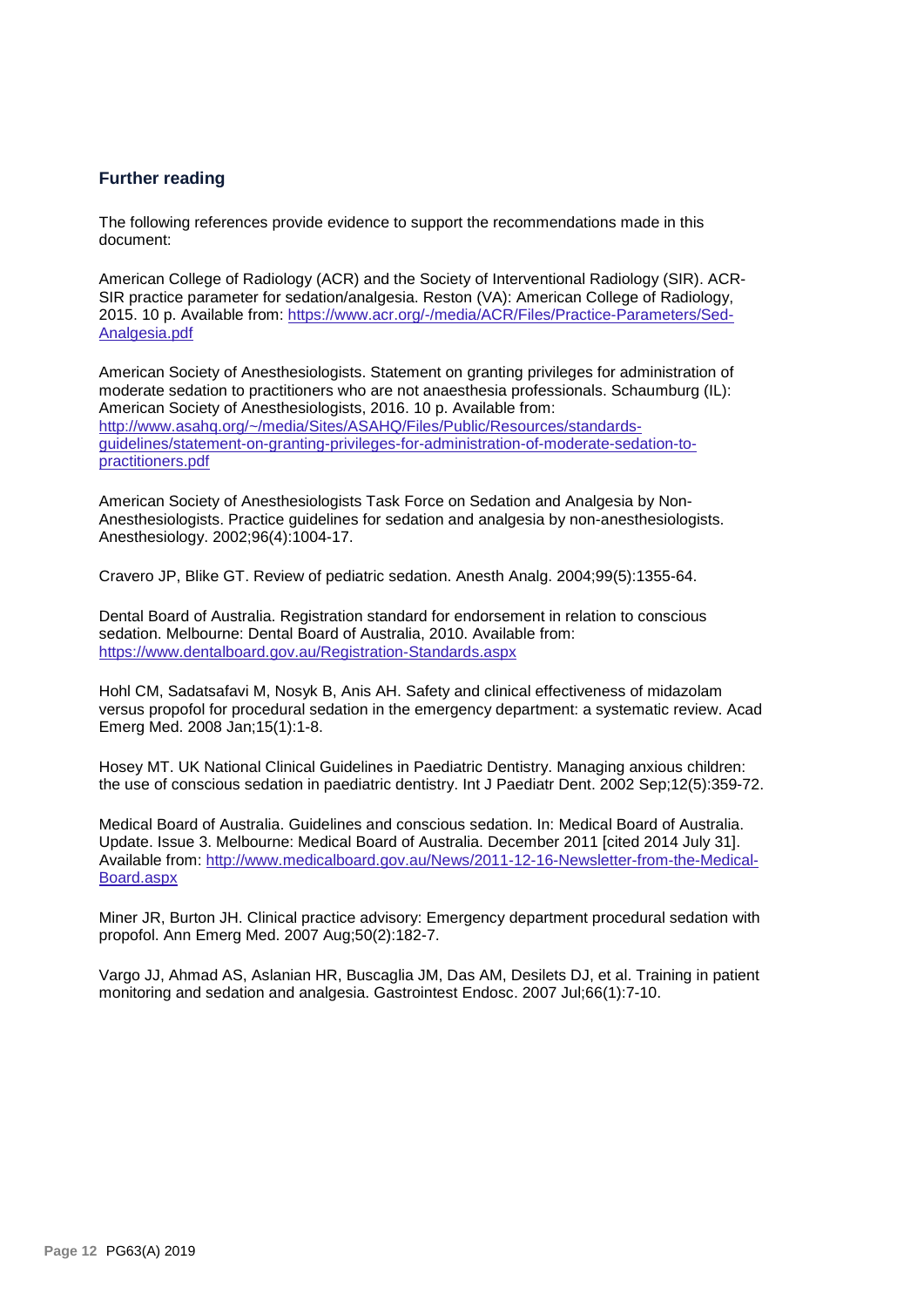*Professional documents of the Australian and New Zealand College of Anaesthetists (ANZCA) are intended to apply wherever anaesthesia is administered and perioperative medicine practised within Australia and New Zealand. It is the responsibility of each practitioner to have express regard to the particular circumstances of each case, and the application of these ANZCA documents in each case. It is recognised that there may be exceptional situations (for example, some emergencies) in which the interests of patients override the requirement for compliance with some or all of these ANZCA documents. Each document is prepared in the context of the entire body of the College's professional documents, and should be interpreted in this way.*

*ANZCA professional documents are reviewed from time to time, and it is the responsibility of each practitioner to ensure that he or she has obtained the current version which is available from the College website [\(www.anzca.edu.au\)](http://www.anzca.edu.au/). The professional documents have been prepared having regard to the information available at the time of their preparation, and practitioners should therefore take into account any information that may have been published or has become available subsequently.*

*This document has been prepared in collaboration with, and endorsed by, the Australasian College for Emergency Medicine (ACEM), College of Intensive Care Medicine (CICM) and the Royal Australian and New Zealand College of Psychiatrists (RANZCP). Whilst ACEM, ANZCA, CICM and the RANZCP endeavour to ensure that professional documents are as current as possible at the time of their preparation, no responsibility is taken for matters arising from changed circumstances or information or material which may have become available subsequently.*

| Promulgated:              | 2018           |
|---------------------------|----------------|
| Reviewed:                 | July 2019      |
| Date of current document: | September 2019 |

*© Copyright 2019 – Australian and New Zealand College of Anaesthetists. All rights reserved.*

*This work is copyright. Apart from any use as permitted under the Copyright Act 1968, no part may be reproduced by any process without prior written permission from ANZCA. Requests and inquiries concerning reproduction and rights should be addressed to the Chief Executive Officer, Australian and New Zealand College of Anaesthetists, 630 St Kilda Road, Melbourne, Victoria 3004, Australia. Email:* [ceoanzca@anzca.edu.au](mailto:ceoanzca@anzca.edu.au)

ACEM website: [www.acem.org.au](http://www.acem.org.au/) ANZCA website: [www.anzca.edu.au](http://www.anzca.edu.au/) CICM website: [www.cicm.org.au](http://www.cicm.org.au/) RANZCP website: [www.ranzcp.org](http://www.ranzcp.org/)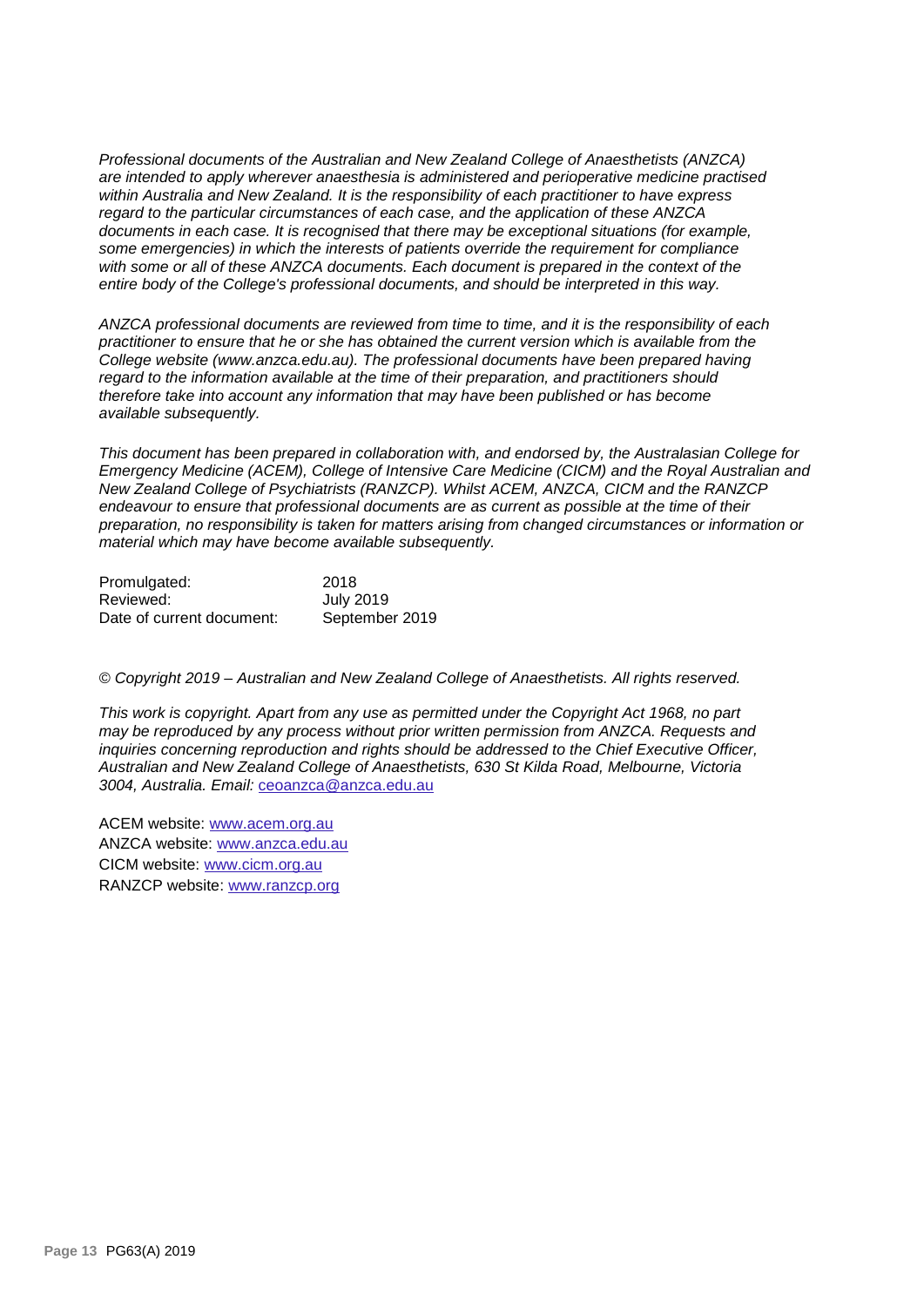# **APPENDIX 1: AMERICAN SOCIETY OF ANESTHESIOLOGISTS' CLASSIFICATION OF PHYSICAL STATUS**

P1 - A normal healthy patient

- P2 A patient with mild systemic disease
- P3 A patient with severe systemic disease (that interferes with daily activities)
- P4 A patient with severe systemic disease that is a constant threat to life
- P5 A moribund patient who is not expected to survive without the operation
- P6 A declared brain-dead patient whose organs are being removed for donor purposes
- E Patient requires emergency procedure

Adapted from: American Society of Anesthesiologists (ASA). ASA physical status classification system [Internet]. ASA; 2014 (cited 31 July 2014 July 31). Available from: [https://www.asahq.org/~/media/sites/asahq/files/public/resources/standards-guidelines/asa](https://www.asahq.org/%7E/media/sites/asahq/files/public/resources/standards-guidelines/asa-physical-status-classification-system.pdf)[physical-status-classification-system.pdf](https://www.asahq.org/%7E/media/sites/asahq/files/public/resources/standards-guidelines/asa-physical-status-classification-system.pdf)

# **APPENDIX 2: DRUGS REQUIRED FOR THE MANAGEMENT OF COMPLICATIONS OF EMERGENCY SEDATION FOR ABD**

Emergency drugs and supplies should include at least the following:

- adrenaline
- atropine
- dextrose 50 per cent
- amiodaron
- naloxone
- portable emergency O2 supply
- Ringer's or Hartmann's solutions or isotonic saline solution